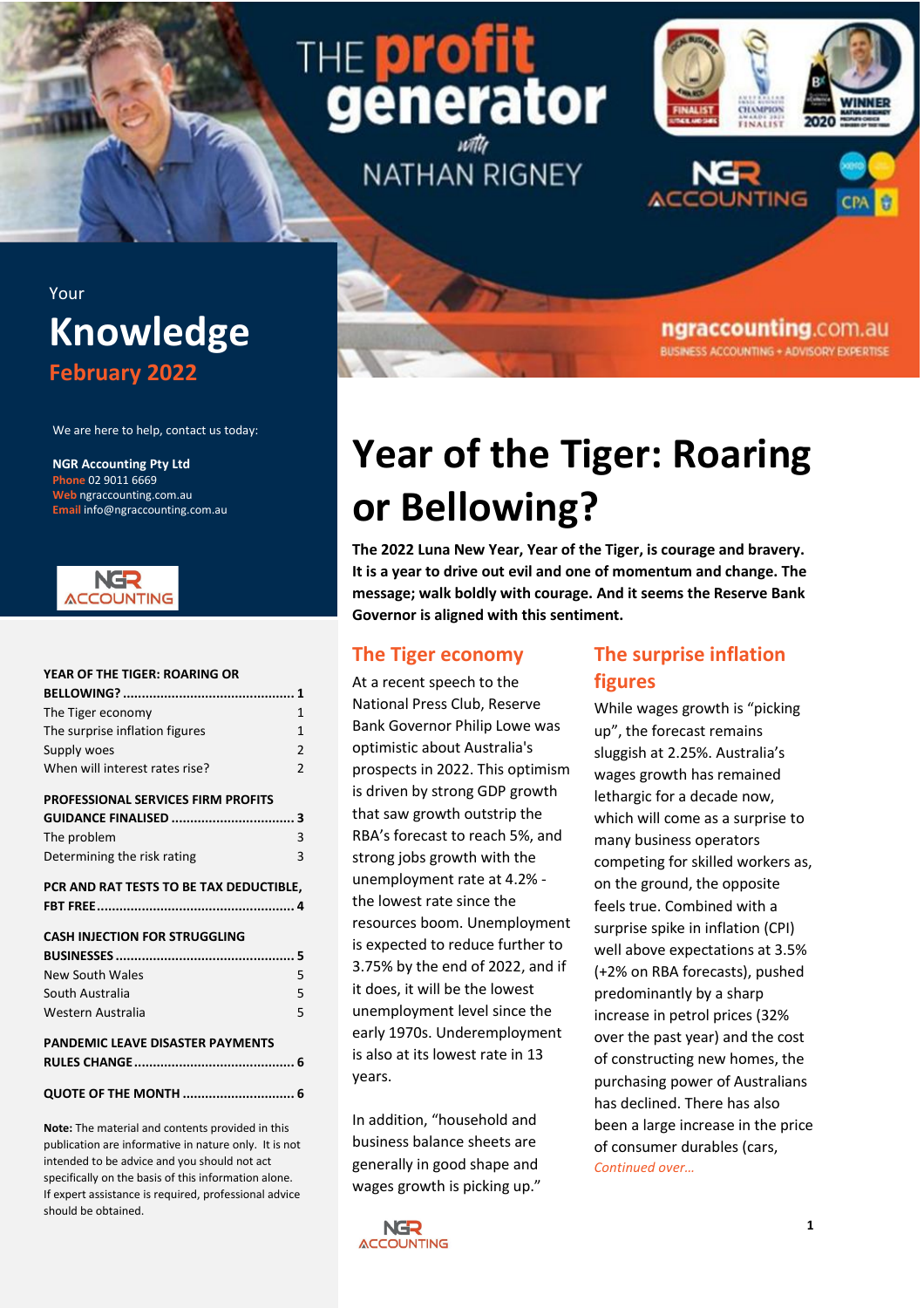fridges etc.,) and less discounting in the face of strong demand as supply chain problems take hold.

Australia is not alone in this. The UK inflation rate jumped to 5.4%, 5.7% in the United States and 5.9% in New Zealand in the same period.

#### <span id="page-1-0"></span>**Supply woes**

The sharp increase in interest rates comes on the back of, "very significant disruptions in supply chains and distribution networks," with labour shortages in particular dominating news coverage as businesses struggle to maintain momentum with staff impacted by either COVID-19 or isolation requirements. National Cabinet harmonised the definition of a 'close contact' at the end of December 2021 for most Australian States and Territories and reduced the isolation period to seven days (from 14).

The recent [NAB quarterly business survey](https://business.nab.com.au/nab-quarterly-business-survey-december-2021-50997/)

reported that, "ongoing supply chain issues and border closures saw 85% of firms report availability of labour as a constraint on output, while 47% reported availability of materials as a constraint – both records in the history of the survey. As a result, both cost growth and retail price growth remained elevated." With global staff shortages, come bottlenecks in the supply chain. For many businesses, estimating what stock they need has become a crystal ball exercise rather than a predictable science and in some cases they are ordering ahead to reduce the supply risks, which has a knock-on effect of increasing demand for raw materials. And, this is without factoring in the problem of panic buying (toilet paper anyone) as customers anxiously watch dwindling supplies on supermarket shelves. Supply chain problems, both in Australia and globally, are not anticipated to normalise for another 12 to 24 months.

The RBA Governor's three takeaways are:

• The economy has been remarkably resilient;

- The link between the strength of the real economy and prices and wages remains alive; and
- The supply side matters for both economic activity and prices.

You could almost add, no one really knows, as a fourth point as an unexpected change, like a new virulent COVID variant, or further lockdowns, could rewrite the forecasts. But, there is plenty of room for optimism. What we have seen to date is that when there is an opportunity to rebound, to return to normal, the economy bounces back quickly and often much faster than anticipated. Afterall, health, not the economy, has been the catalyst for the crisis.

### <span id="page-1-1"></span>**When will interest rates rise?**

During his National Press Club address, Mr Lowe was asked the question, "those people are now looking very carefully at your words, trying to

**"**… the advice that I would give to people is, make sure that you have buffers. Interest rates will go up. And the stronger the economy, the better progress on unemployment, the faster and the sooner the increase in interest rates will be. So, interest rates will go up." *RBA Governor Philip Lowe*

read the tea leaves and work out what they do with their mortgages? You obviously can't go to the RBA Governor looking for individual financial advice. But, if it was your mortgage, would you be scrambling for a fixed rate or

sticking with a variable?"

His response, "… the advice that I would give to people is, make sure that you have buffers. Interest rates will go up. And the stronger the economy, the better progress on unemployment, the faster and the sooner the increase in interest rates will be. So, interest rates will go up."

A rate increase by the RBA would be the first since November 2020. Westpac and AMP *Continued page 6*

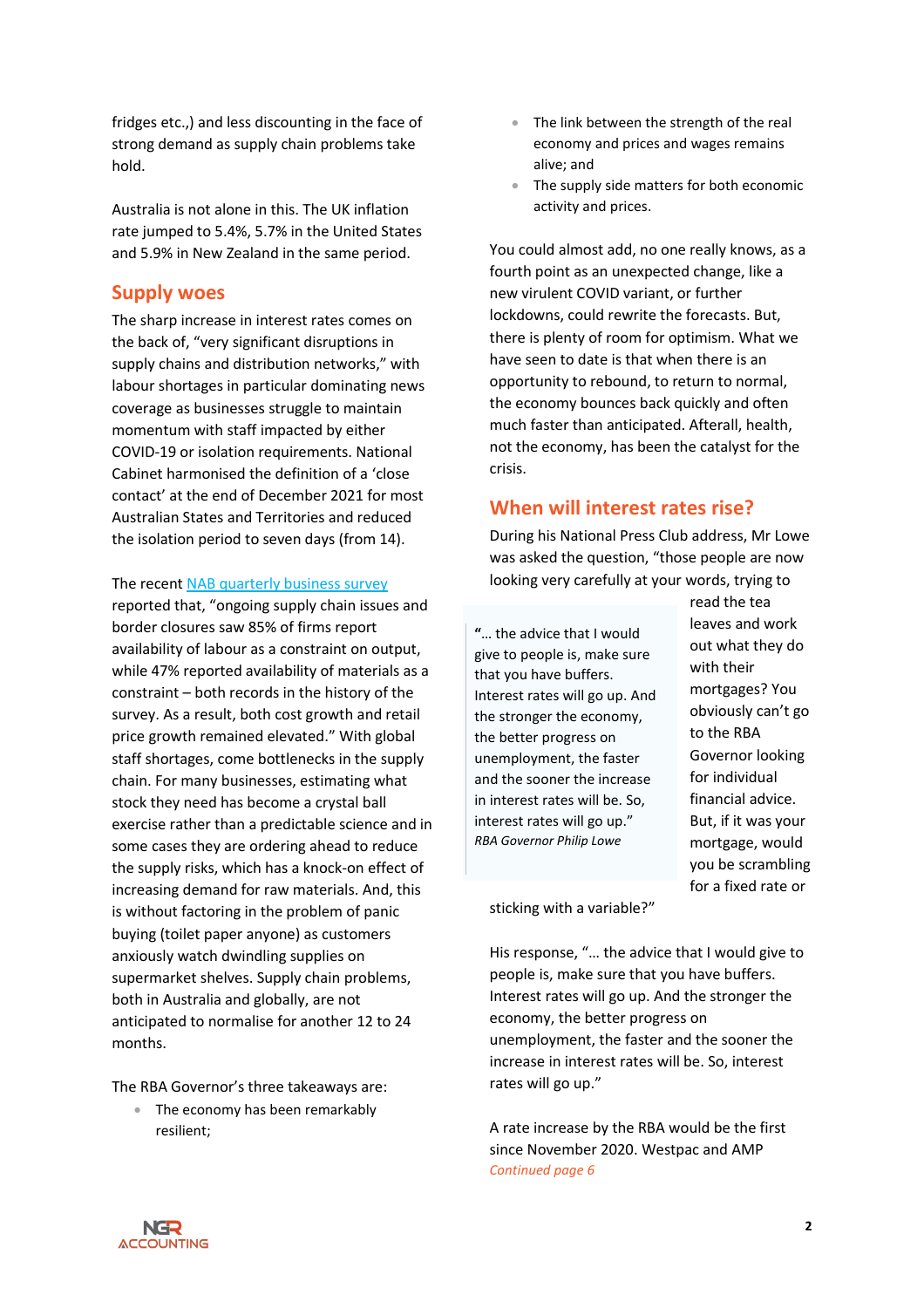# <span id="page-2-0"></span>**Professional Services Firm Profits Guidance Finalised**

**The Australian Taxation Office's finalised position on the allocation of profits from professional firms starts on 1 July 2022.**

The ATO's guidance uses a series of factors to determine the level of risk associated with profits generated by a professional services firm and how they flow through to individual practitioners and their related parties. The ATO may look to apply the general anti-avoidance rules in Part IVA to practitioners who don't fall within the low-risk category.

With the new guidelines taking effect on 1 July 2022, professional firms will need to assess their structures now to understand their risk rating, and if necessary, either make changes to reduce their risks level or ensure appropriate documentation is in place to justify their position.

### <span id="page-2-1"></span>**The problem**

The finalised guidance has had a long gestation period. The ATO has been concerned for some time about how many professional services firms are structured – specifically, professional practices such as lawyers, accountants, architects, medical practices, engineers, architects etc., operating through trusts, companies and partnerships of discretionary trusts and how the profits from these practices are being taxed.

The ATO guidance takes a strong stance on structures designed to divert income in a way that results in principal practitioners receiving relatively small amounts of income personally for their work and reducing their taxable income. Where these structures appear to be in place to divert income to create a tax benefit for the professional, Part IVA may apply. Part IVA is an integrity rule which allows the Commissioner

to remove any tax benefit received by a taxpayer where they entered into an arrangement in a contrived manner in order to obtain a tax benefit. Significant penalties can also apply when Part IVA is triggered.

## <span id="page-2-2"></span>**Determining the risk rating**

The guidance sets out a series of tests which are used to calculate a risk score. This risk score is then used to classify the practitioner as falling within a Green, Amber or Red risk zone, which determines if the ATO should take a closer look at you and your firm. Those in the green zone are at low risk of the ATO directing its compliance efforts to you. Those in the red zone, however, can expect the ATO to conduct further analysis as a matter of priority which could lead to an ATO audit.

Before calculating the risk score it is necessary to consider two gateway tests:

- **Gateway 1** considers whether there is commercial rationale for the business structure and the way in which profits are distributed, especially in the form of remuneration paid. Red flags would include arrangements that are more complex than necessary to achieve the relevant commercial objective, and where the tax result is at odds with the commercial venture, for example, where a tax loss is claimed for a profitable commercial venture.
- Gateway 2 requires an assessment of whether there are any high-risk features. The ATO sets out some examples of arrangements that would be considered high-risk, including the use of financing arrangements relating to transactions between related parties.

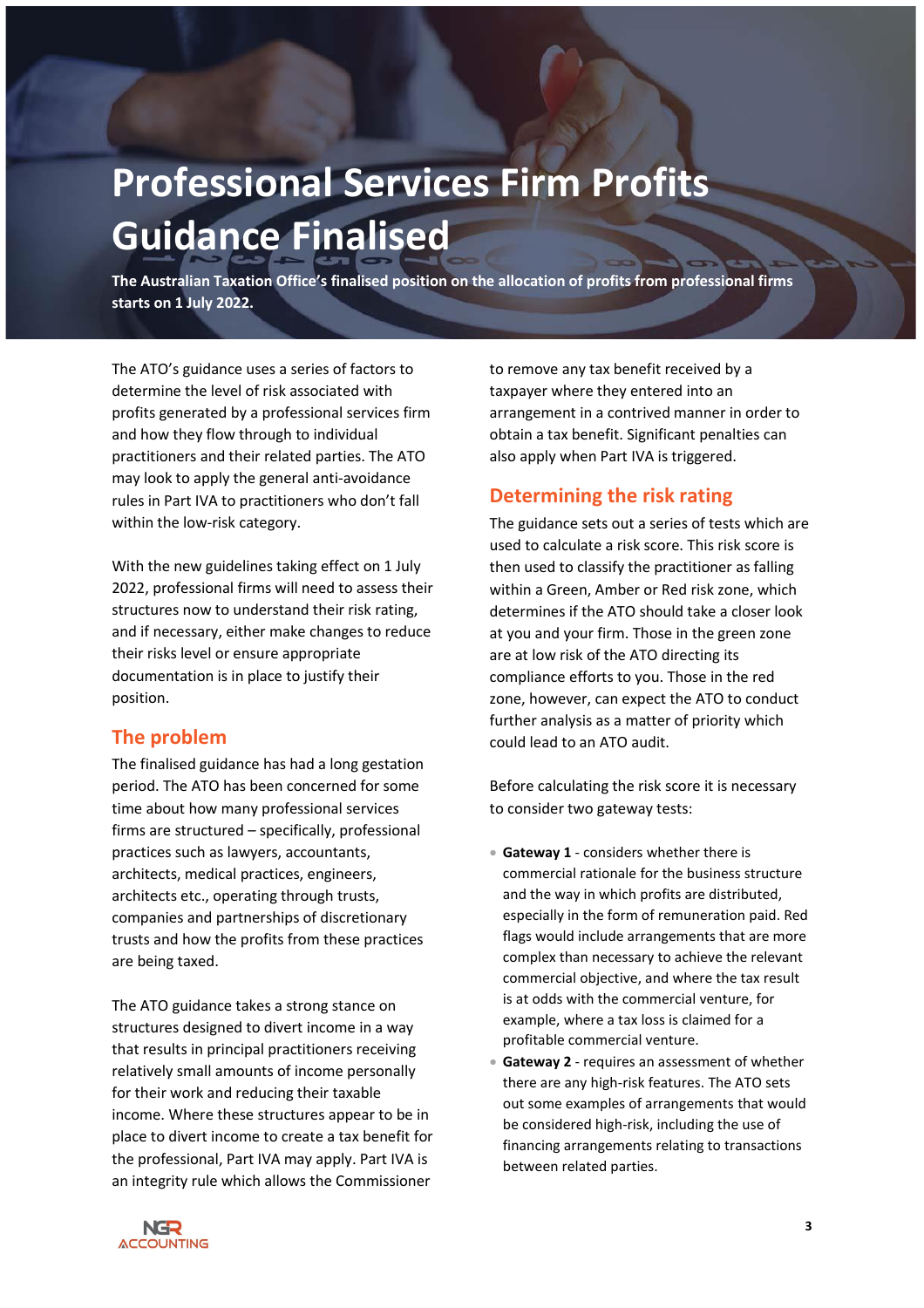If the gateway tests are passed, then you can self-assess your risk level against the ATO's risk assessment factors. There are three factors to be considered:

- The professional's share of profit from the firm (and service entities etc) compared with the share of firm profit derived by the professional and their related parties;
- The total effective tax rate for income received from the firm by the professional and their related parties; and
- The professional's remuneration as a percentage of the commercial benchmark for the services provided to the firm.

The resulting 'score' from these factors determines your risk zone. Some arrangements that were considered low risk in prior years under the ATO's previous guidance may now fall into a higher risk zone. In these cases, the ATO is allowing a transitional period for those practitioners to continue to apply the previous guidelines until 30 June 2024.

For professional services firms, it will be important to assess the risk level and this needs to be done for each principal practitioner separately. Those in the amber or red zone who want to be classified as low risk need to start thinking about what needs to change to move into the lower risk zone.

Where other compliance issues are present such as failure to recognise capital gains, misuse of the superannuation systems, failure to lodge returns or late lodgement, etc., - a green zone risk assessment will not apply.

*We will contact clients who might be impacted by the incoming guidance. If you are concerned about your position, please contact us.*

# <span id="page-3-0"></span>**PCR and RAT tests to be tax deductible, FBT free**



The Treasurer has announced that PCR and rapid antigen tests (RAT) will be tax deductible for individuals and exempt from fringe benefits tax (FBT) for employers if purchased for work purposes.

There has been confusion over the tax treatment of RAT tests with the Prime Minister stating for some time that they are tax deductible, but in reality, the tests were probably only deductible in limited circumstances.

If you have had to purchase RAT tests to be able to work, you will be able to receive a tax deduction for the cost you have incurred from 1 July 2021 (you will need evidence of the expense). If the RAT test cost \$20, someone on a marginal tax rate of 32.5% would receive a tax benefit of \$6.50.

For business, it is expected that RAT, PCR and other coronavirus tests will be exempt from FBT from the 2021-22 FBT year.

Legislation enabling the change is expected before Parliament this week.

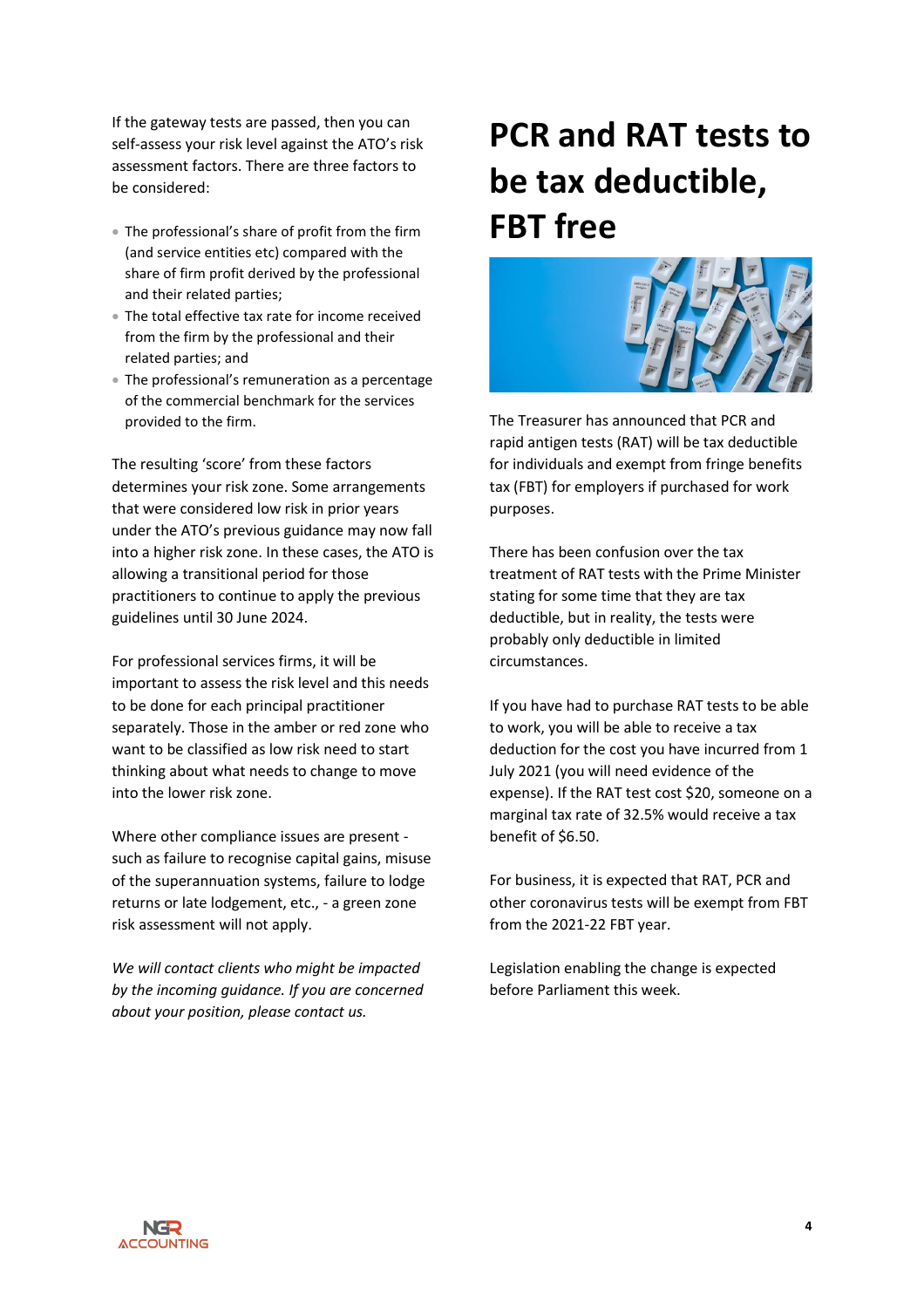

# <span id="page-4-0"></span>**Cash injection for struggling businesses**

**Businesses struggling with the Omicron wave of the pandemic have been offered new grants and support in NSW, SA and WA.**

### <span id="page-4-1"></span>**New South Wales**

The NSW Small Business Support package provides eligible employing businesses with a lump sum payment of 20% of weekly payroll, up to a maximum of \$5,000 per week for the month of February 2022. The minimum weekly payment for employers is \$750 per week.

Eligible non-employing businesses will receive \$500 per week (paid as a lump sum of \$2,000).

To access the package, businesses must:

- Have an aggregated annual turnover between \$75,000 and \$50 million (inclusive) for the year ended 30 June 2021; and
- Experienced a decline in turnover of at least 40% due to Public Health Orders or the impact of COVID-19 during the month of January 2022 compared to January 2021 or January 2020; and
- Experienced a decline in turnover of 40% or more from 1 to 14 February 2022 compared to the same fortnight in either 2021 or 2020 (you must use the same comparison year utilised in the decline in turnover test for January); and
- Maintain their employee headcount from "the date of the announcement of the scheme" (30 January 2022).

The support package only covers the month of February 2022. [Applications for support](https://www.service.nsw.gov.au/transaction/2022-small-business-support-program) are expected to open mid-February.

### <span id="page-4-2"></span>**South Australia**

The South Australian Government has introduced two rounds of support for businesses impacted by health restrictions:

• The **Tourism, hospitality and gym grant** provides \$6,000 for employing businesses and \$2,000 for non-employing business whose turnover reduced by 30% or more between 10 January 2022 to 30 January 2022 (inclusive) comparable to 2019-20 (or 2020-21 for new business). The grant will automatically be paid to those who applied for and received the grant based on the turnover period 27/12/21 to 9/1/22.

• The Business hardship grant provides \$6,000 for employing businesses and \$2,000 for nonemploying businesses whose turnover reduced by 50% or more between 10 January 2022 to 30 January 2022 (inclusive) comparable to 2019-20 (or 2020-21 for new business). The grant will automatically be paid to those who applied for and received the grant based on the turnover period 27/12/21 to 9/1/22.

Applications [for the grants](https://www.treasury.sa.gov.au/Growing-South-Australia/COVID-19/january-2022/Additional-Rounds-January-2022) open 14 February 2022.

### <span id="page-4-3"></span>**Western Australia**

Western Australia has been hit with compounding issues of border closures, COVID-19 and natural disasters.

Th[e latest grant](https://www.smallbusiness.wa.gov.au/assistance-grant) provides financial assistance of up to \$12,500 (\$1,130 for each impacted day) to small businesses in the hospitality, music events or arts sectors that were directly financially impacted by the Chief Health Officer's COVID Restrictions (Directions) from 23 December 2021 to 4 January 2022. Non-employing businesses will receive up to \$4,400 (\$400 per day).

To be eligible, your business must:

- Be located within the Perth, Rottnest or Peel regions; and
- Have a valid ABN; and